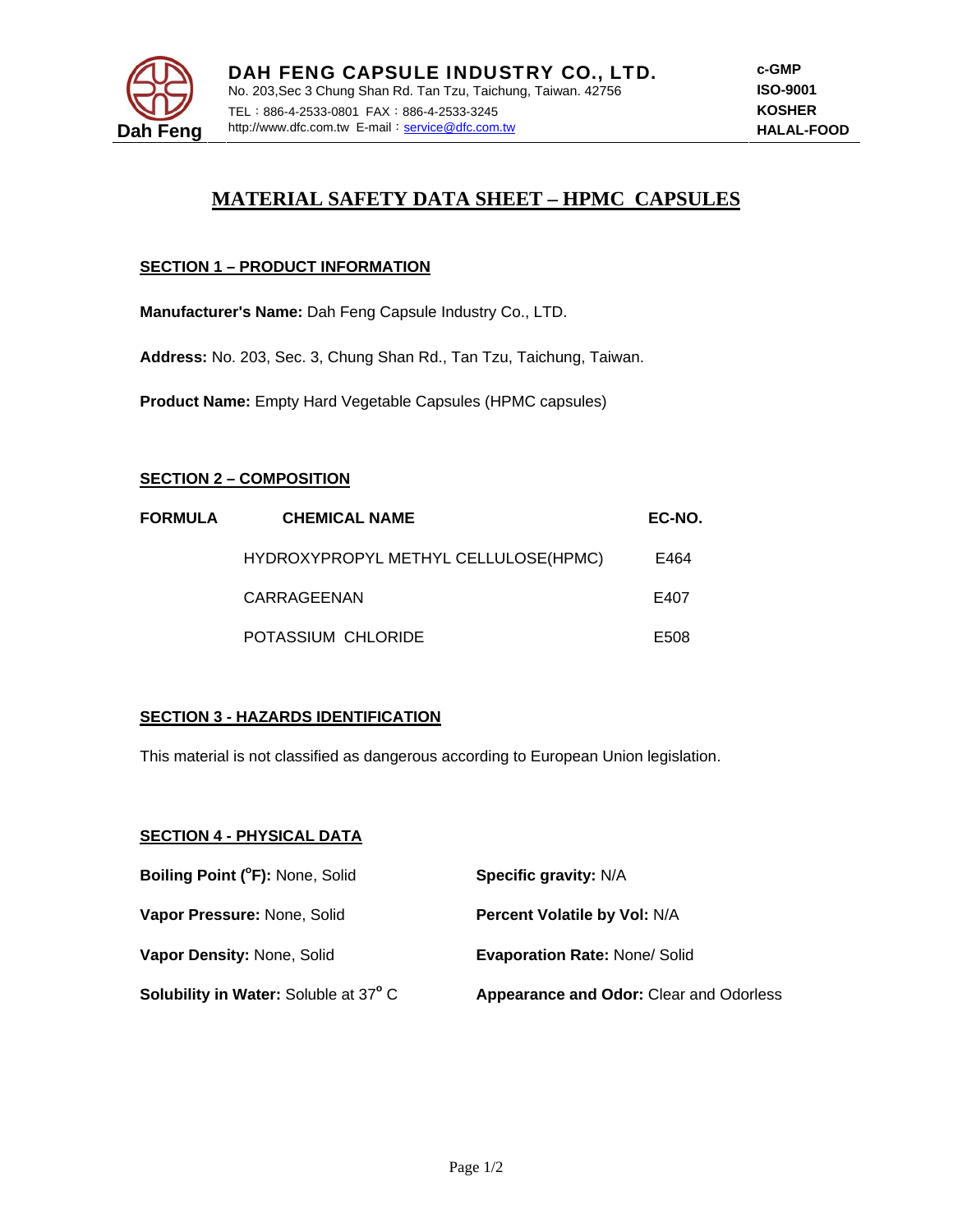

## **DAH FENG CAPSULE INDUSTRY CO.,LTD**

NO. 203,Sec 3 Chung Shan Rd. Tan Tzu, Taichung, Taiwan Website: www.dfc.com.tw E-mail: service@dfc.com.tw TEL: **886-4-2533-0801** FAX: **886-4-2533-3245**

**PIC/S-GMP ISO-9001 2008 Kosher HALAL-FOOD**

## **SECTION 5 - FIRE AND EXPLOSION HAZARD DATA**

| <b>Flash Point: None</b>                     | <b>Extinguishing Media: Water</b>               |
|----------------------------------------------|-------------------------------------------------|
| <b>Special Firefighting Procedures: None</b> | <b>Unusual Fire and Explosion Hazards: None</b> |

## **SECTION 6 - HEALTH HAZARD DATA**

**Health Hazards:** None

## **SECTION 7 - REACTIVITY DATA**

**Stability:** Stable **Hazardous Polymerization:** Will not occur

**Cross-linking:** Will not occur

## **SECTION 8 - SPILL OR LEAK PROCEDURES**

**Spill or Leak Procedure:** N/A - material a solid **Waste Disposal Method:** Normal

### **SECTION 9 – PERSONAL PROTECTION**

**Personal Protective Equipment:** Not required

**Work / Hygienic Practices:** Practice good personal hygiene, water sterile gloves for the filling process.

### **SECTION 10 – STORAGE AND HANDLING**

Storage tightly sealed at temperature between 15°C  $\sim$  25°C and relative humidity between 35%  $\sim$ 65%. The containers should be kept away from direct heat, sunlight and humidity. Proper stored and sealed conditions of containers will facilitate optimum production performance.